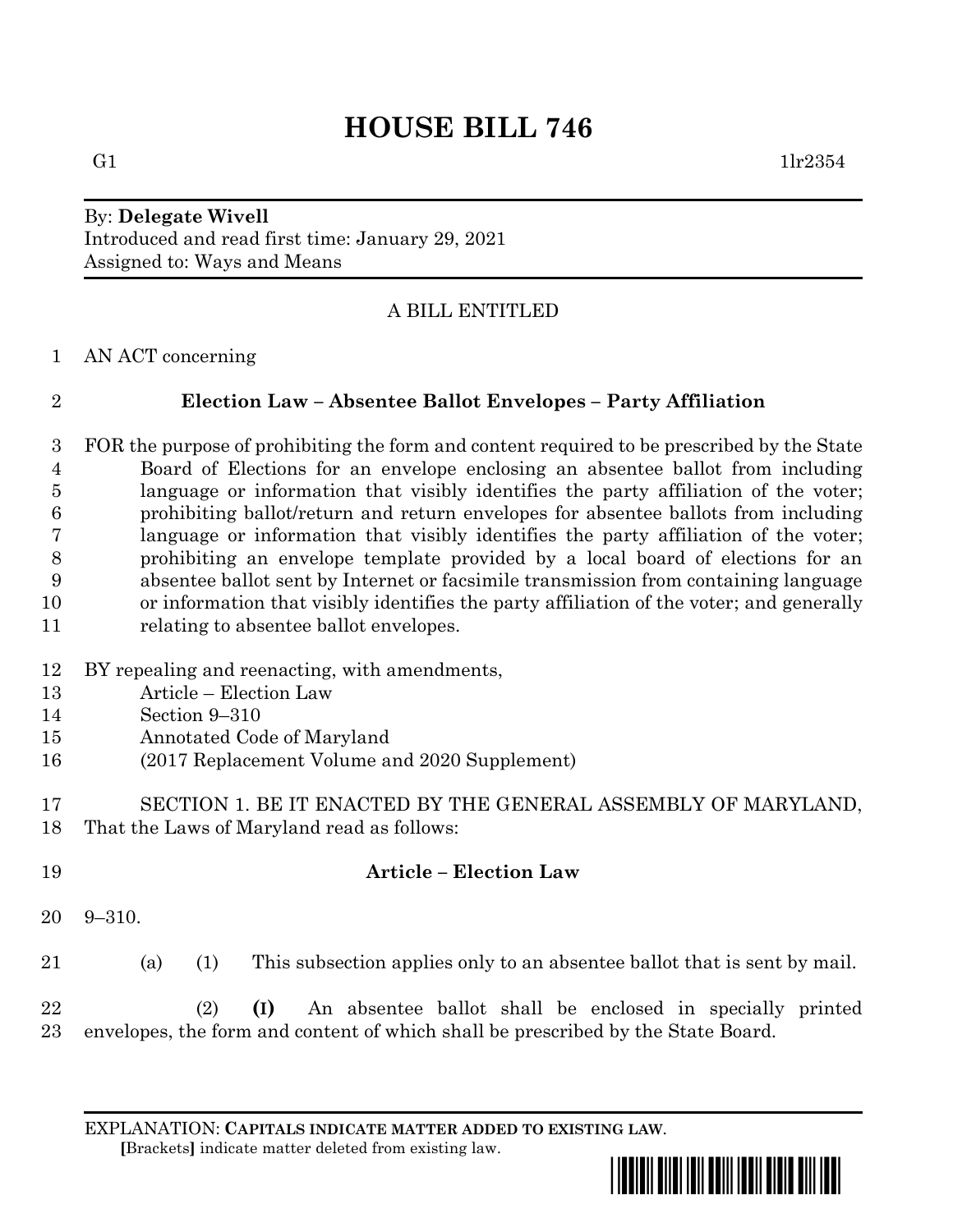### **HOUSE BILL 746**

| 1                                      | <b>THE</b><br>(II)<br><b>FORM</b><br><b>AND</b><br><b>CONTENT</b><br><b>PRESCRIBED</b><br><b>UNDER</b>                                                                                                                                                                                |
|----------------------------------------|---------------------------------------------------------------------------------------------------------------------------------------------------------------------------------------------------------------------------------------------------------------------------------------|
| $\sqrt{2}$                             | OF THIS PARAGRAPH MAY NOT INCLUDE LANGUAGE OR<br>(I)<br><b>SUBPARAGRAPH</b>                                                                                                                                                                                                           |
| 3                                      | INFORMATION THAT VISIBLY IDENTIFIES THE PARTY AFFILIATION OF THE VOTER.                                                                                                                                                                                                               |
| $\overline{4}$                         | (3)<br>A local board may use either two envelopes or three envelopes.<br>(i)                                                                                                                                                                                                          |
| $\overline{5}$<br>$6\phantom{.}6$<br>7 | If two envelopes are used, the inner envelope shall be designated<br>(ii)<br>the "ballot/return envelope", and, when issued, it shall fit inside the envelope designated<br>the "outgoing envelope".                                                                                  |
| $8\,$<br>9<br>10<br>11                 | If three envelopes are used, the innermost envelope shall be<br>(iii)<br>designated the "ballot envelope", which shall fit inside the envelope designated the "return<br>envelope", both of which, when issued, shall fit inside the envelope designated the "outgoing"<br>envelope". |
| 12<br>13<br>14                         | The ballot/return envelope described under subparagraph (ii) of<br>(iv)<br>this paragraph and the return envelope described under subparagraph (iii) of this<br>paragraph provided to a voter voting by absentee ballot:                                                              |
| 15                                     | 1.<br>shall include prepaid postage; AND                                                                                                                                                                                                                                              |
| 16<br>17                               | 2.<br>MAY NOT INCLUDE LANGUAGE OR INFORMATION<br>THAT VISIBLY IDENTIFIES THE PARTY AFFILIATION OF THE VOTER.                                                                                                                                                                          |
| 18<br>19                               | An absentee ballot shall be accompanied by instructions for<br>(4)<br>(i)<br>postage of the ballot/return envelope or the return envelope.                                                                                                                                            |
| 20                                     | The instructions for postage shall include:<br>(ii)                                                                                                                                                                                                                                   |
| 21<br>$\bf 22$                         | a statement that the ballot/return envelope or return<br>1.<br>envelope includes prepaid postage and may be mailed as is; and                                                                                                                                                         |
| 23<br>24                               | 2.<br>directions for how a voter may attach postage for the<br>purpose of reducing the costs of the local board.                                                                                                                                                                      |
| 25<br>26<br>27                         | When voted and returned to the local board, an absentee ballot shall be<br>(5)<br>enclosed in a ballot envelope or ballot/return envelope, on which has been printed an oath<br>prescribed by the State Board.                                                                        |
| 28<br>29<br>30                         | The State Board shall reimburse each local board for 50% of the cost of prepaid<br>(b)<br>postage included on ballot/return envelopes or return envelopes provided to a voter voting<br>by absentee ballot under subsection $[(a)(3)(iv)]$ (A)(3)(IV)1 of this section.               |
| 31<br>$32\,$<br>33                     | If an absentee ballot is sent by the Internet or facsimile transmission,<br>(1)<br>(c)<br>the local board shall provide the voter with an envelope template, the oath prescribed by<br>the State Board, and instructions for marking and returning the absentee ballot.               |